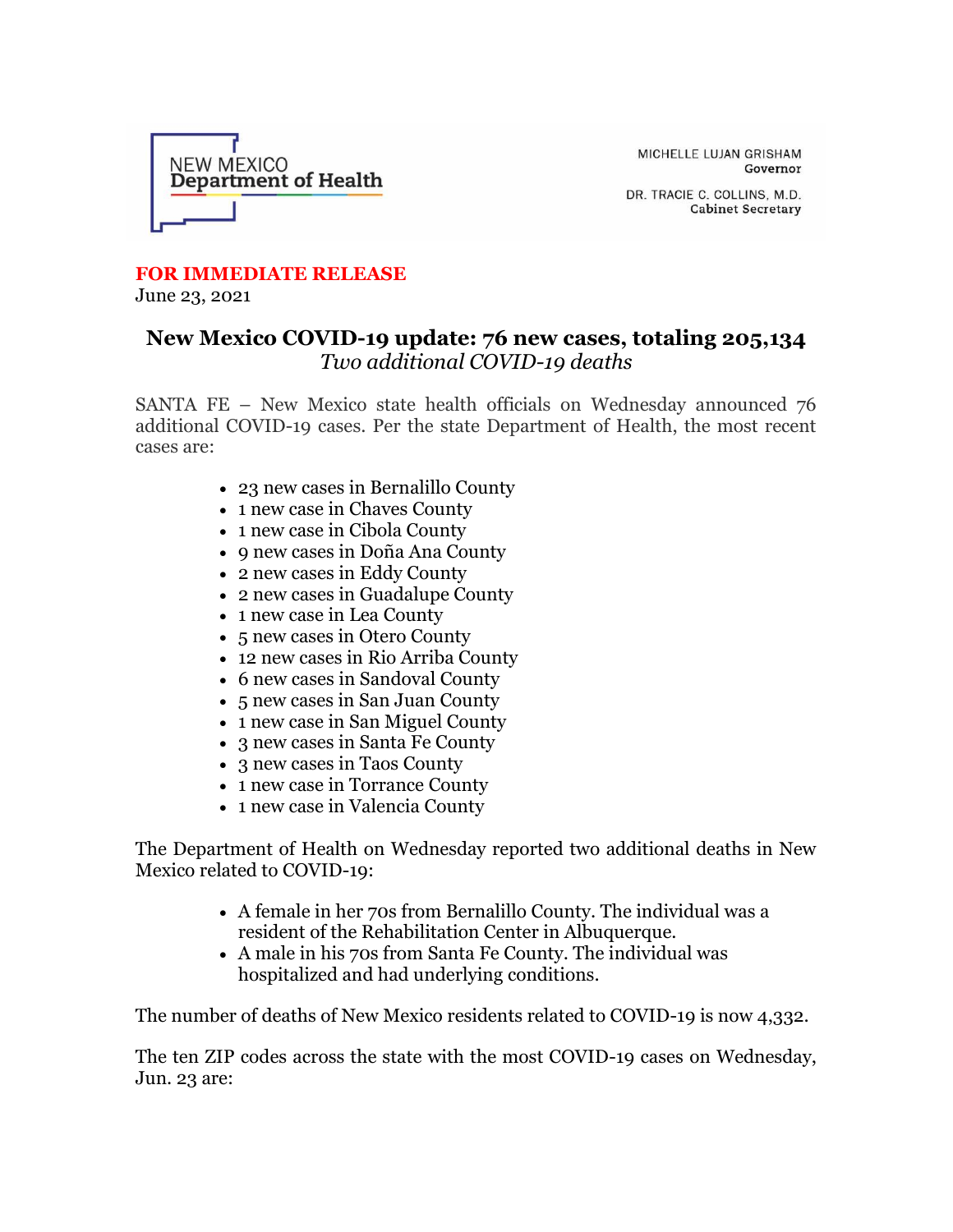- $87575 9$
- $87124 5$
- $88310 4$
- $87105 3$
- $87114 3$
- $87120 3$
- $88005 3$
- $87102 2$
- $87108 2$
- $87121 2$

Daily case counts and test numbers are raw data based on information the state receives today - meaning data that has not yet been scrutinized to identify potential duplicates or late-arriving positives or negatives. By contrast, th[e](https://r20.rs6.net/tn.jsp?f=001QGelNz-ZLqCRf1DK5SvvKOYqMJJDh7geSwxne27G1cZ4zwmBcSxwFs1xQqTJSrHzU5shmkwEZXTgdGUv4fMGDjX6y-o-BmfqjYHX34k2GCEVoDtCr0OTgm2MQwfMxxY1JoDVf1KbG65SwCbi1CsP_4YqhrpoF36h9JXqvBjw1Ta8TyFv8WdtmSMlK86FHbX935q3pjjxlqFgErhADULQWqBf4Aqmvpnt&c=a8kW7UPk_USbzQvVxdbW-G1cdi21cMJfIUQEQaZHQfCaCREODcQhdw==&ch=P1bS1pnw_OMlhIb5WdMMqIE2IRbXFCJzgEWhcBspAxh8-bdQ1B_iqA==) [Red Yellow Green](https://r20.rs6.net/tn.jsp?f=001QGelNz-ZLqCRf1DK5SvvKOYqMJJDh7geSwxne27G1cZ4zwmBcSxwFs1xQqTJSrHzU5shmkwEZXTgdGUv4fMGDjX6y-o-BmfqjYHX34k2GCEVoDtCr0OTgm2MQwfMxxY1JoDVf1KbG65SwCbi1CsP_4YqhrpoF36h9JXqvBjw1Ta8TyFv8WdtmSMlK86FHbX935q3pjjxlqFgErhADULQWqBf4Aqmvpnt&c=a8kW7UPk_USbzQvVxdbW-G1cdi21cMJfIUQEQaZHQfCaCREODcQhdw==&ch=P1bS1pnw_OMlhIb5WdMMqIE2IRbXFCJzgEWhcBspAxh8-bdQ1B_iqA==)  [county-level analysis](https://r20.rs6.net/tn.jsp?f=001QGelNz-ZLqCRf1DK5SvvKOYqMJJDh7geSwxne27G1cZ4zwmBcSxwFs1xQqTJSrHzU5shmkwEZXTgdGUv4fMGDjX6y-o-BmfqjYHX34k2GCEVoDtCr0OTgm2MQwfMxxY1JoDVf1KbG65SwCbi1CsP_4YqhrpoF36h9JXqvBjw1Ta8TyFv8WdtmSMlK86FHbX935q3pjjxlqFgErhADULQWqBf4Aqmvpnt&c=a8kW7UPk_USbzQvVxdbW-G1cdi21cMJfIUQEQaZHQfCaCREODcQhdw==&ch=P1bS1pnw_OMlhIb5WdMMqIE2IRbXFCJzgEWhcBspAxh8-bdQ1B_iqA==) provides a highly accurate picture for a two-week period of time.

Including the above newly reported cases, New Mexico has now had a total of 205,134 COVID-19 cases:

- Bernalillo County: 58,999
- Catron County: 98
- Chaves County: 9,066
- Cibola County: 2,902
- Colfax County: 799
- Curry County: 5,321
- De Baca County: 178
- Doña Ana County: 25,083
- Eddy County: 6,941
- Grant County: 1,748
- Guadalupe County: 465
- Harding County: 13
- Hidalgo County: 366
- Lea County: 8,446
- Lincoln County: 1,763
- Los Alamos County: 537
- Luna County: 3,376
- McKinley County: 12,371
- Mora County: 173
- Otero County: 4,064
- Quay County: 537
- Rio Arriba County: 3,766
- Roosevelt County: 2,029
- Sandoval County: 12,232
- San Juan County: 15,685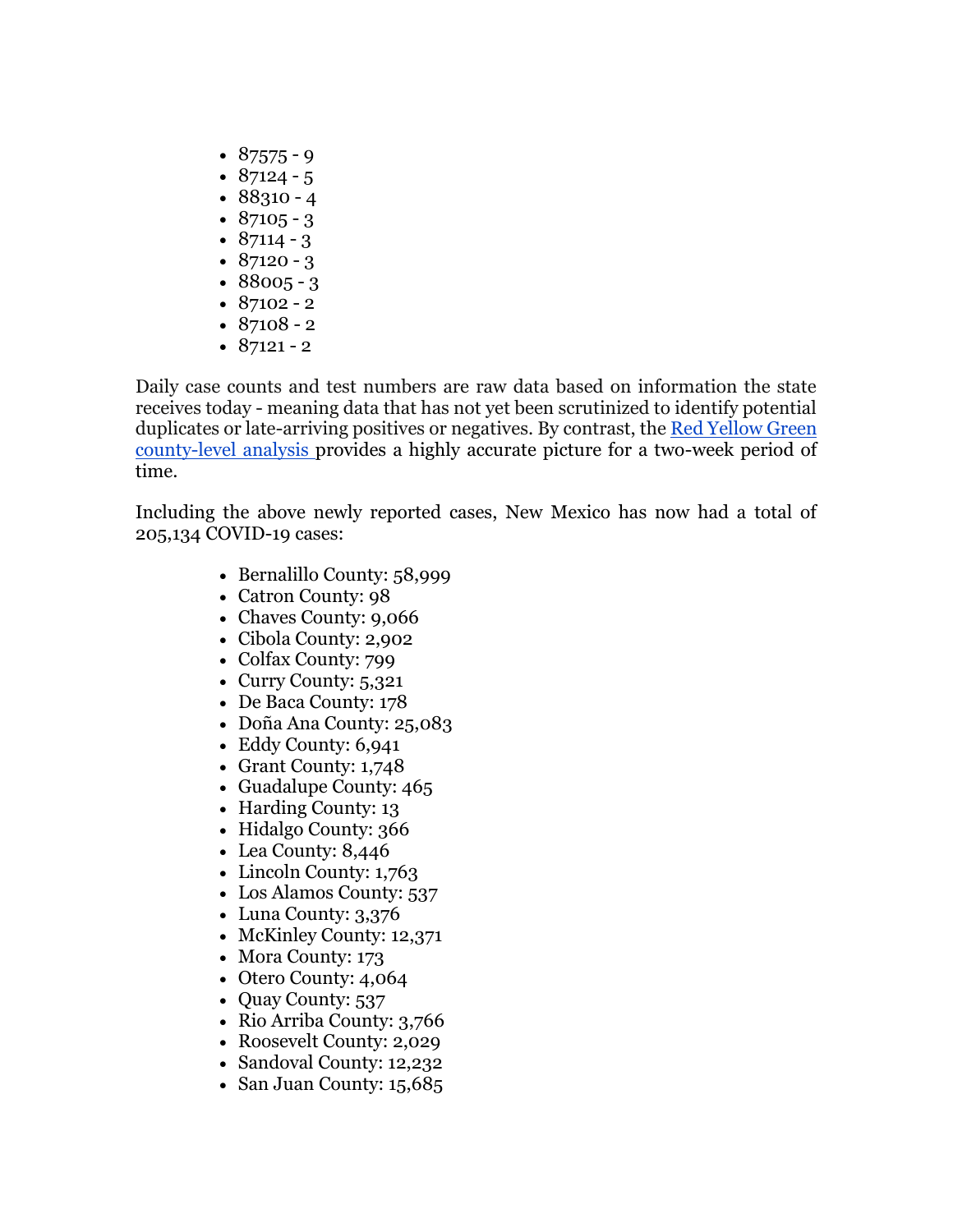- San Miguel County: 1,403
- Santa Fe County: 10,581
- Sierra County: 781
- Socorro County: 1,325
- Taos County: 1,712
- Torrance County: 885
- Union County: 259
- Valencia County: 6,891

County totals are subject to change upon further investigation and determination of residency of individuals positive for COVID-19.

The Department of Health currently reports the following numbers of COVID-19 cases among individuals held by federal agencies at the following facilities:

- Cibola County Correctional Center: 445
- Otero County Federal Prison Facility: 447
- Otero County Processing Center: 257
- Torrance County Detention Facility: 204

The Department of Health currently reports the following numbers of COVID-19 cases among individuals held by the New Mexico Corrections Department at the following facilities:

- Central New Mexico Correctional Facility in Valencia County: 298
- Guadalupe County Correctional Facility: 253
- Lea County Correctional Facility: 762
- Northeast New Mexico Correctional Facility in Union County: 167
- Northwest New Mexico Correctional Center in Cibola County: 128
- Otero County Prison Facility: 473
- Penitentiary of New Mexico in Santa Fe County: 219
- Roswell Correctional Center: 229
- Southern New Mexico Correctional Facility in Doña Ana County: 231
- Springer Correctional Center in Colfax County: 151
- Western New Mexico Correctional Facility in Cibola County: 75

As of today, there are 76 individuals hospitalized in New Mexico for COVID-19. This number may include individuals who tested positive for COVID-19 out of state but are currently hospitalized in New Mexico. This number does not include New Mexicans who tested positive for COVID-19 and may have been transferred to a hospital out of state.

As of today, there are 193,772 COVID-19 cases designated as having recovered by the New Mexico Department of Health.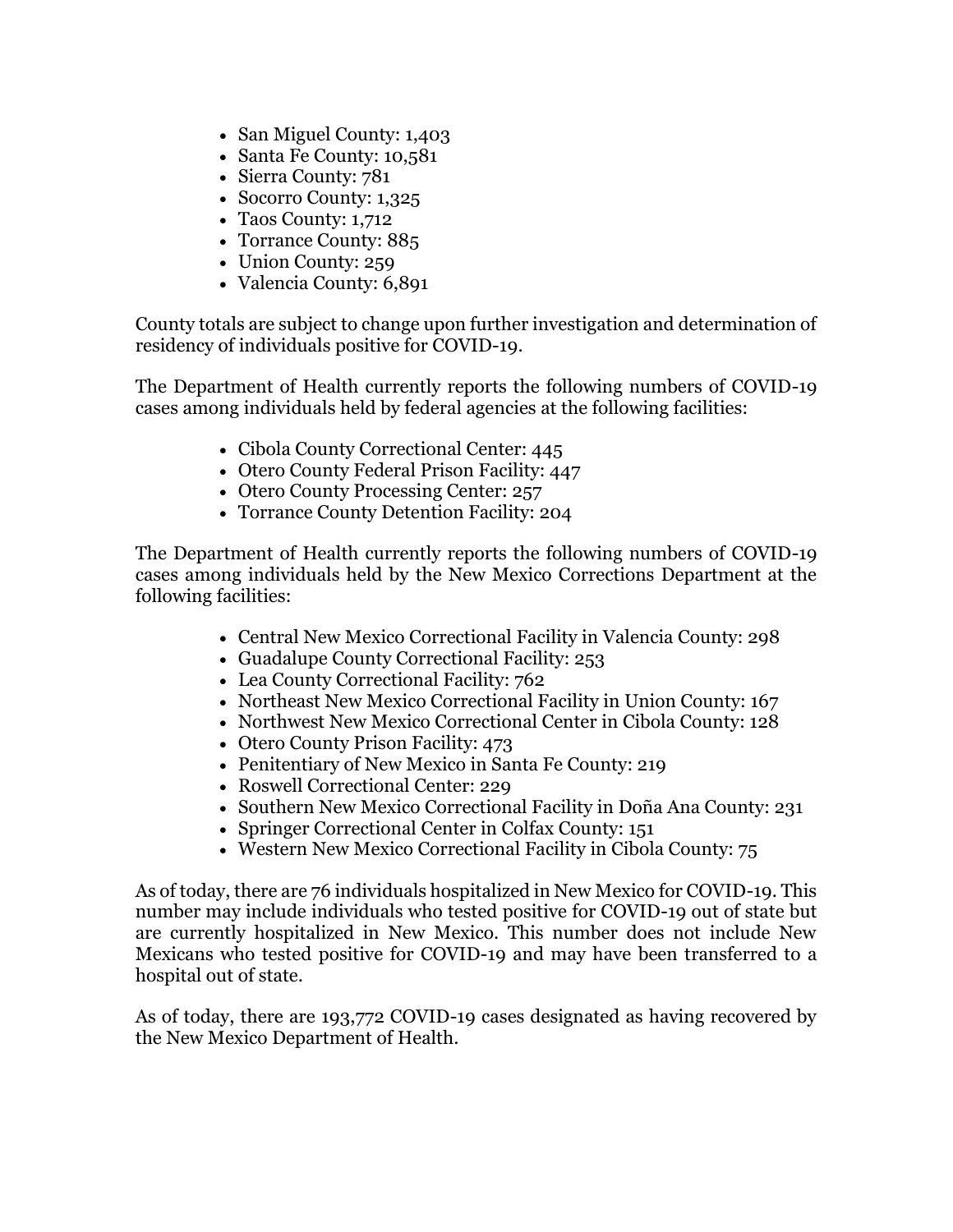The Department of Health has identified at least one positive COVID-19 case in residents and/or staff in the past 28 days at the following long-term care facilities:

- The Aristocrat Assisted Living Community facility in Alamogordo
- Aztec Healthcare in Aztec
- BeeHive Homes in Farmington
- Cedar Ridge Inn in Farmington
- Good Samaritan Society in Las Cruces
- Laguna Rainbow Care Center in Casa Blanca
- The Neighborhood in Rio Rancho Assisted Living in Rio Rancho
- Red Rocks Care Center in Gallup
- The Rio at Las Estancias in Albuquerque
- Sierra Hill Assisted Living in Truth or Consequences
- Sombrillo Nursing Home in Los Alamos
- Sugar Hollow Assisted Living Community in Albuquerque

The Department of Health has detected community spread in the state of New Mexico and is investigating cases with no known exposure. The agency reports that given the infectious nature of the virus it is likely other residents are infected but yet to be tested or confirmed positive. To that end, **all New Mexicans have been instructed to stay home except for outings absolutely necessary for health, safety, and welfare**. These additional restrictions have been enacted to aggressively minimize person-to-person contact and ensure spread is mitigated. New Mexicans are strongly urged to limit travel to only what is necessary for health, safety, and welfare.

The New Mexico Department of Health has active investigations into the positive patients, which includes contact tracing and swabs of symptomatic individuals who have had contact with the positive cases.

Every New Mexican must work together to stem the spread of COVID-19. **Stay home, especially if you are sick. Wear a mask or face covering when in public and around others.**

New Mexicans who report symptoms of COVID-19 infection, such as fever, cough, shortness of breath, chills, repeated shaking with chills, muscle pain, headache, sore throat, congestion or runny nose, nausea or vomiting, diarrhea, and/or loss of taste or smell should call their health care provider or the NMDOH COVID-19 hotline immediately (1-855-600-3453).

The Department of Health strongly encourages the following groups to get tested:

• Symptomatic people displaying the COVID-19 symptoms of fever, cough, shortness of breath, chills, repeated shaking with chills, muscle pain, headache, sore throat, congestion or runny nose, nausea or vomiting, diarrhea, and/or loss of taste or smell;